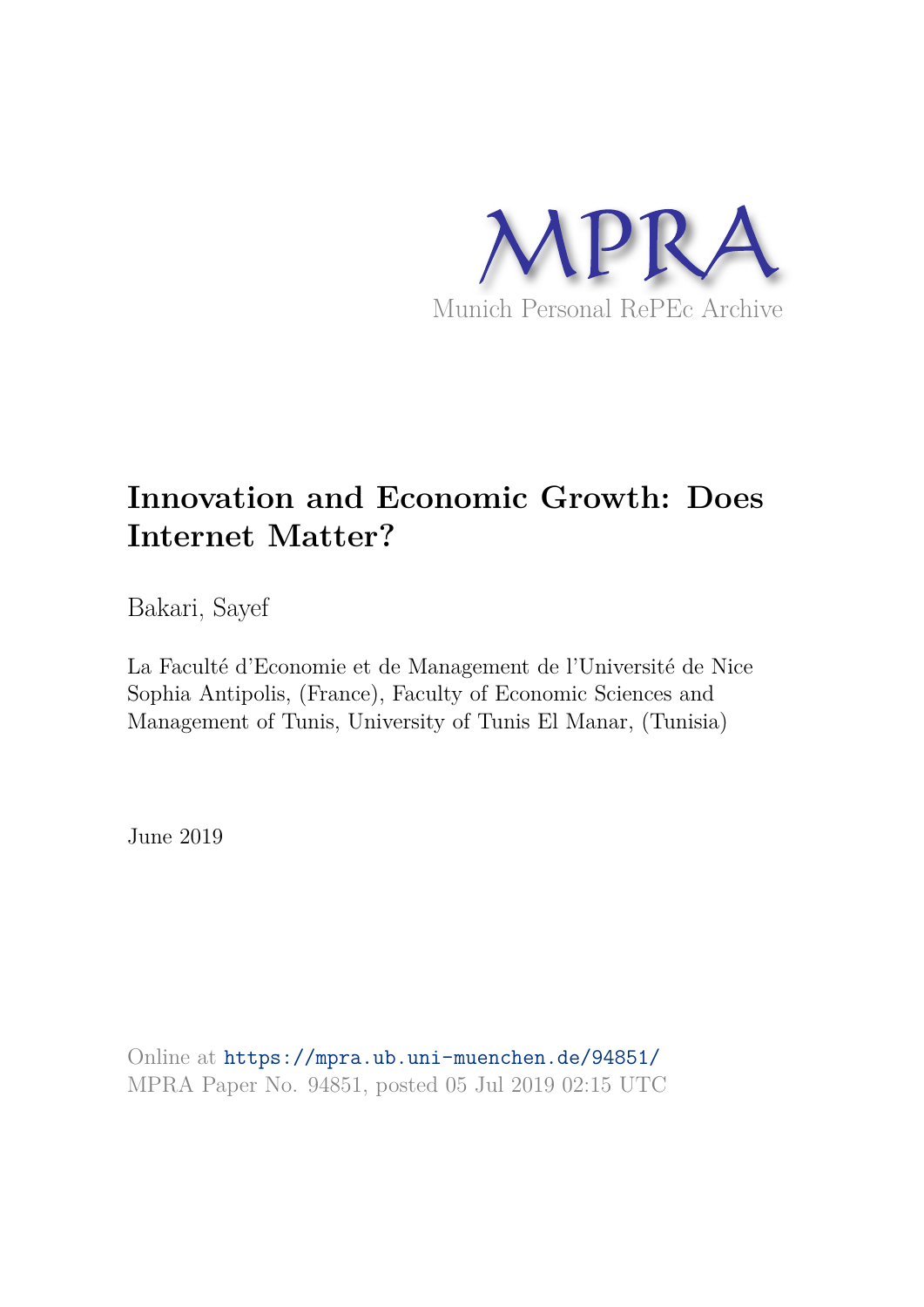# **Innovation and Economic Growth: Does Internet Matter?**

# **Sayef Bakari**

La Faculté d'Economie et de Management de l'Université de Nice Sophia Antipolis, (France) / Faculty of Economic Sciences and Management of Tunis, University of Tunis El Manar,

(Tunisia)

Email: [bakari.sayef@yahoo.fr](mailto:bakari.sayef@yahoo.fr)

#### **Abstract**

We analyze the relationship between economic growth and innovation taking into consideration the importance of the internet. To do so, we use a panel ARDL model, with data on a sample of 76 developed and developing countries in different geographic regions for the 1995–2016 period. Our findings provide empirical evidence of the positive role of innovation and internet in economic growth and the positive role of economic growth and internet in innovation. From these results, we derive several basic policy conclusions.

#### **JEL Classification:**

 $\overline{a}$ 

**Keywords**: Innovation, Economic Growth, Internet

**Acknowledgments**: The author would like to thank Mediterranean Universities Union, coordinator of the Erasmus + project<sup>1</sup> for their supports in providing all the necessary conditions to carry out this work.

<sup>&</sup>lt;sup>1</sup> The DIRE-MED project, "Intercultural Dialogue, Networks and Mobility in the Mediterranean", is a structural international cooperation project approved for co-financing by the European Commission in the framework of Capacity Building in the field of higher education, key action n.2 of the Erasmus + program. The project will develop in the period from October 15, 2016 to October 14, 2019. The project number is: 574184-EPP-1-2016-1- IT-EPPKA2-CBHE-JP.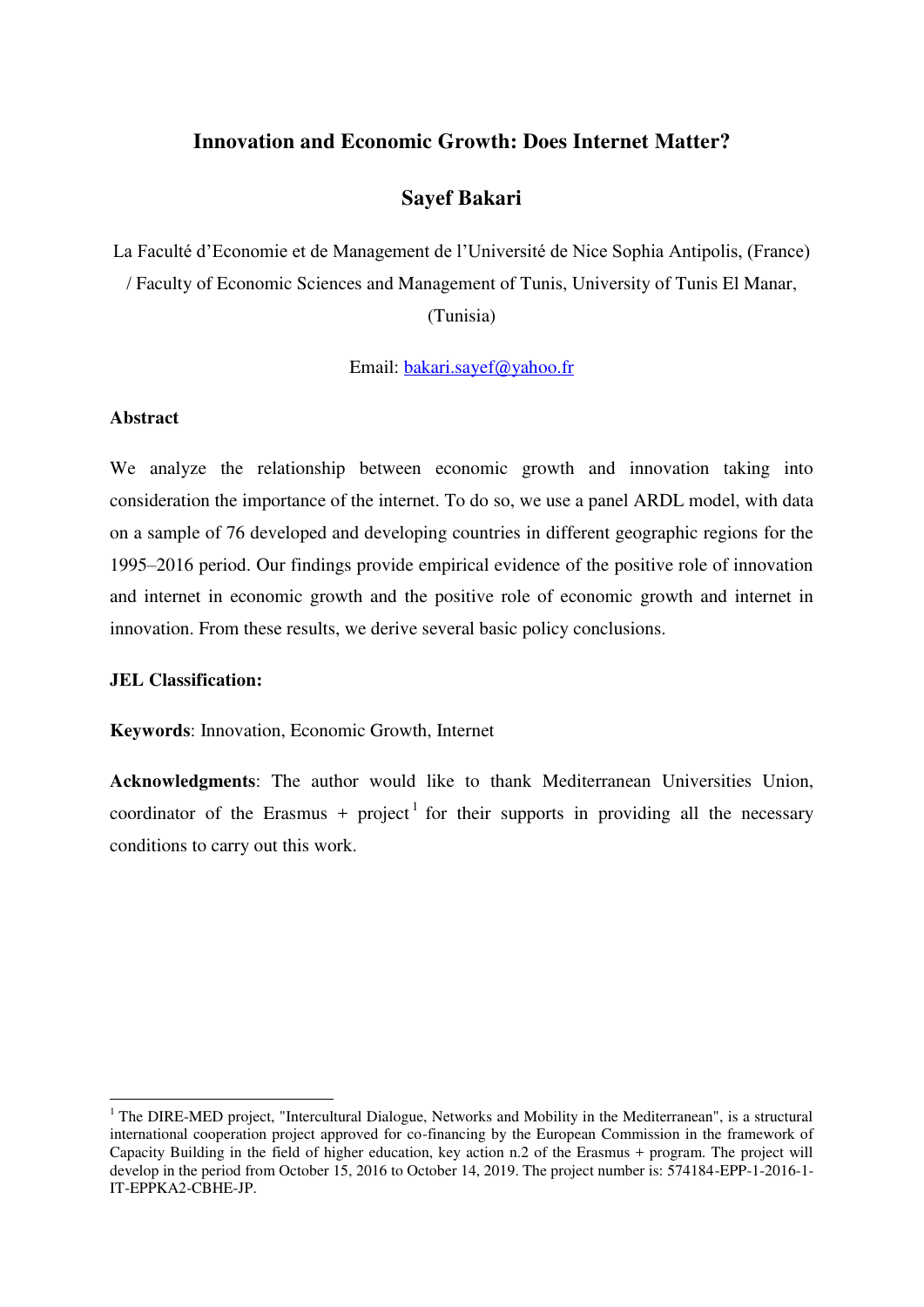#### **1. Introduction**

Since ancient times, humans tend to think of new and better ways of doing things and experimenting with them in practice. This phenomenon is called innovation. These include: inventing new ways to produce goods, discovering services that enhance productivity, create jobs, bring in new technologies, create new products that help meet global challenges, improve people's quality of life, and achieve economic growth {see Schumpeter (1932), Romer (1986, 1990) and Stokey (1995), hasan and Tucci (2010), Mabrouki (2018)}

The Internet is a comprehensive technology that supports the real economy by improving access to market information, facilitating business processes and creating new jobs, and enhancing the company's performance. All these benefits have made the Internet one of the cornerstones of economic growth {see Choi and Yi (2009), Tripathi and Inani (2016), Zaghdoudi (2017), Saidi and Mongi (2018)}.

For these reasons, we will empirically investigate the potential relationship between innovation, internet and economic growth by using a panel of data of 76 countries. The rest of the paper is organized as follows. Section 2 presents the methodology and data. Section 3 presents the main empirical results, followed by conclusions and policy analysis in section 4.

#### **2. Data and econometric model**

 $\overline{a}$ 

The data set used in this paper includes 76 developed and developing countries<sup>2</sup> for the period 1995 to 2016. The choice of the sample size and the period of study depend on the belief of data. All data are obtained and calculated from the World Bank database. We take real gross domestic product as proxy to express economic growth, patent applications (residents) as proxy to measure innovation and individuals using the internet to express the usage of internet.

Panel ARDL Model is used to explain the relationship between economic growth and innovation taking into consideration the importance of the internet. The long run relationship between innovation and economic growth could be in view by the following model:

<sup>&</sup>lt;sup>2</sup> Algeria, Argentina, Armenia, Australia, Austria, Bangladesh, Belarus, Belgium, Brazil, Bulgaria, Canada, Chile, China, Colombia, Croatia, Czech republic, Denmark, Ecuador, Egypt, Estonia, Finland, France, Georgia, Germany, Greece, Guatemala, Hong Kong, Hungary, Iceland, India, Indonesia, Iran, Ireland, Israel, Jamaica, Japan, Kazakhstan, Kenya, Korea, Kyrgyz, Latvia, Lithuania, Luxembourg, Macedonia, Madagascar, Malaysia, Malta, Mexico, Moldova, Netherlands, New Zealand, Norway, Pakistan, Peru, Philippines, Poland, Portugal, Romania, Russian, Saudi Arabia, Singapore, Slovak, South Africa, Spain, Sri Lanka, Sweden, Swiss, Thailand, Tunisia, Turkey, Ukraine, United Kingdom, United States, Uruguay, Uzbekistan, Viet Nam.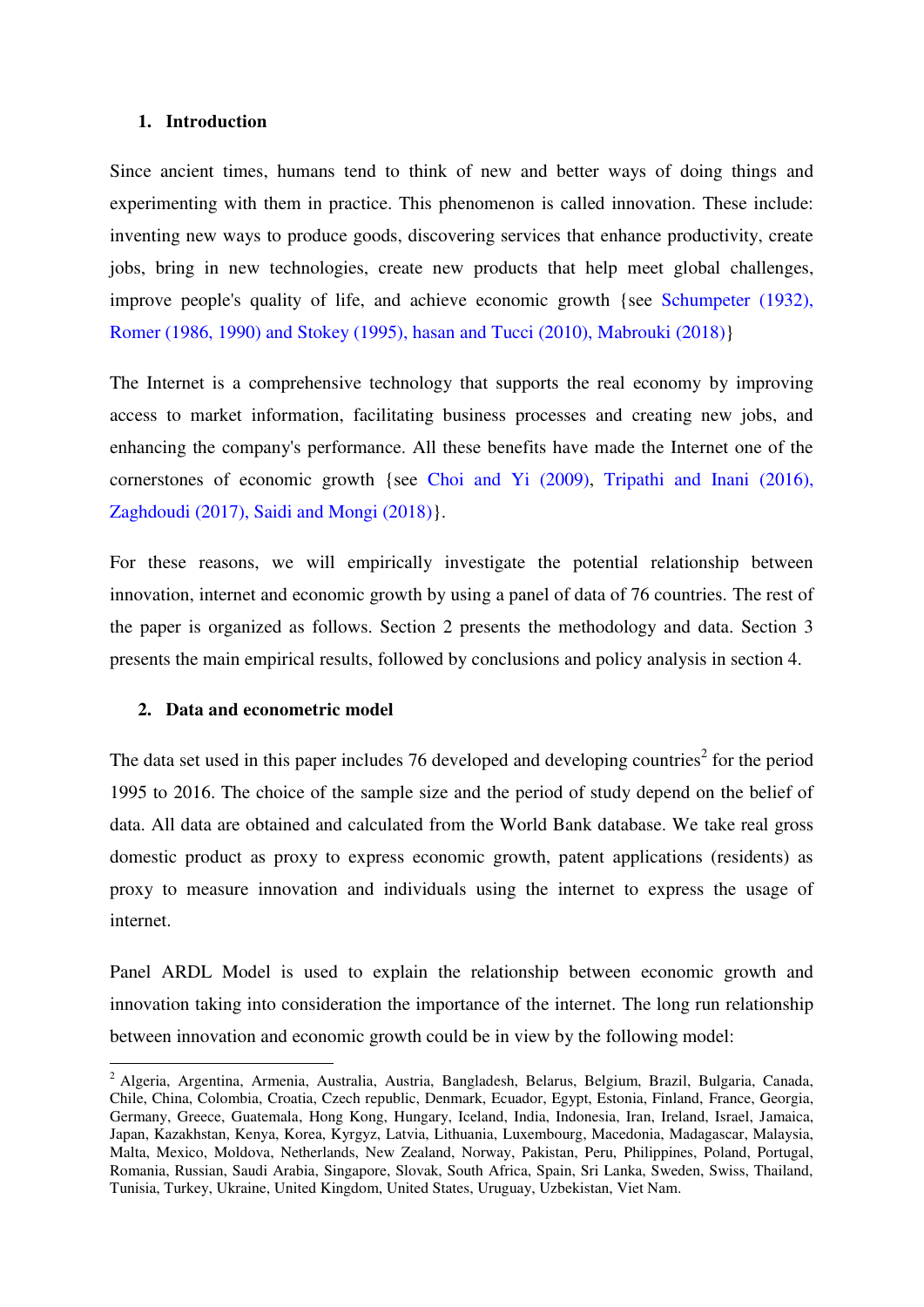$$
Log(Y)_{it}=\delta_{1it}+\beta_{1i}Log(I)_{it}+\beta_{2i}Log(PI)_{it}+\epsilon_{1it}~~(1)
$$

$$
Log(I)_{it} = \delta_{2it} + \beta_{1i} Log(Y)_{it} + \beta_{2i} Log(PI)_{it} + \epsilon_{2it} \quad (2)
$$

Where Log (Y) is natural logarithm of real gross domestic product (2010 constant US \$), Log (I) is natural logarithm of Patent applications (residents), Log (PI) is natural logarithm of Individuals using the Internet (millions of inhabitants),  $\delta$  is an intercept term,  $\beta_1$  and  $\beta_2$  are the long run elasticity estimates, ' $\varepsilon$ ' is the term error, 'i' is the individual dimension of the panel (the country) and't' is the temporal dimension.

## **3. Empirical analysis**

Before the proffer of the empirical outcomes, there is some pre-tests of data are mostly deemed very radical to furnish some prerequisites about the link of the attacked variables.

| <b>Variables</b>    | At level     |              |          | At log level |             |          |
|---------------------|--------------|--------------|----------|--------------|-------------|----------|
|                     | Y            | PI           | I        | LOG(Y)       | LOG(PI)     | LOG(I)   |
| Mean                | $1.68E + 16$ | 16131338     | 14333.86 | 26.05773     | 14.52950    | 6.291015 |
| Median              | $1.85E+11$   | 3331488.     | 548,0000 | 25.94555     | 15.01893    | 6.306269 |
| <b>Maximum</b>      | $1.69E+18$   | $7.33E + 08$ | 1204981. | 41.97246     | 20.41327    | 14.00197 |
| <b>Minimum</b>      | $2.44E + 09$ | 75.19898     | 1.000000 | 21.61527     | 4.320138    | 0.000000 |
| Std. Dev.           | $1.52E+17$   | 51179250     | 67760.69 | 2.650799     | 2.567506    | 2.371794 |
| <b>Skewness</b>     | 9.366229     | 8.395998     | 8.762379 | 3.079506     | $-0.937932$ | 0.493995 |
| <b>Kurtosis</b>     | 89.95609     | 92.18205     | 109.0698 | 18.77793     | 4.351394    | 3.394638 |
| Jarque-Bera         | 551221.2     | 573733.5     | 805201.5 | 19985.72     | 372.3775    | 78.85320 |
| <b>Probability</b>  | 0.000000     | 0.000000     | 0.000000 | 0.000000     | 0.000000    | 0.000000 |
| <b>Observations</b> | 1672         | 1672         | 1672     | 1672         | 1672        | 1672     |

#### **Table 1 Descriptive statistics**

Table 1 show that all variables have a probability of refusal less than 5%, which tick that they are all esteemed during the period of the study. Skewness and Kurtosis coefficients undergo variables that follow a normal distribution.

Here we explain the correlation between all the core variables of the study. Table 2 shows that economic growth (Y) correlates positively with innovation (I) and with internet (PI). Also innovation (I) correlates positively with internet (PI).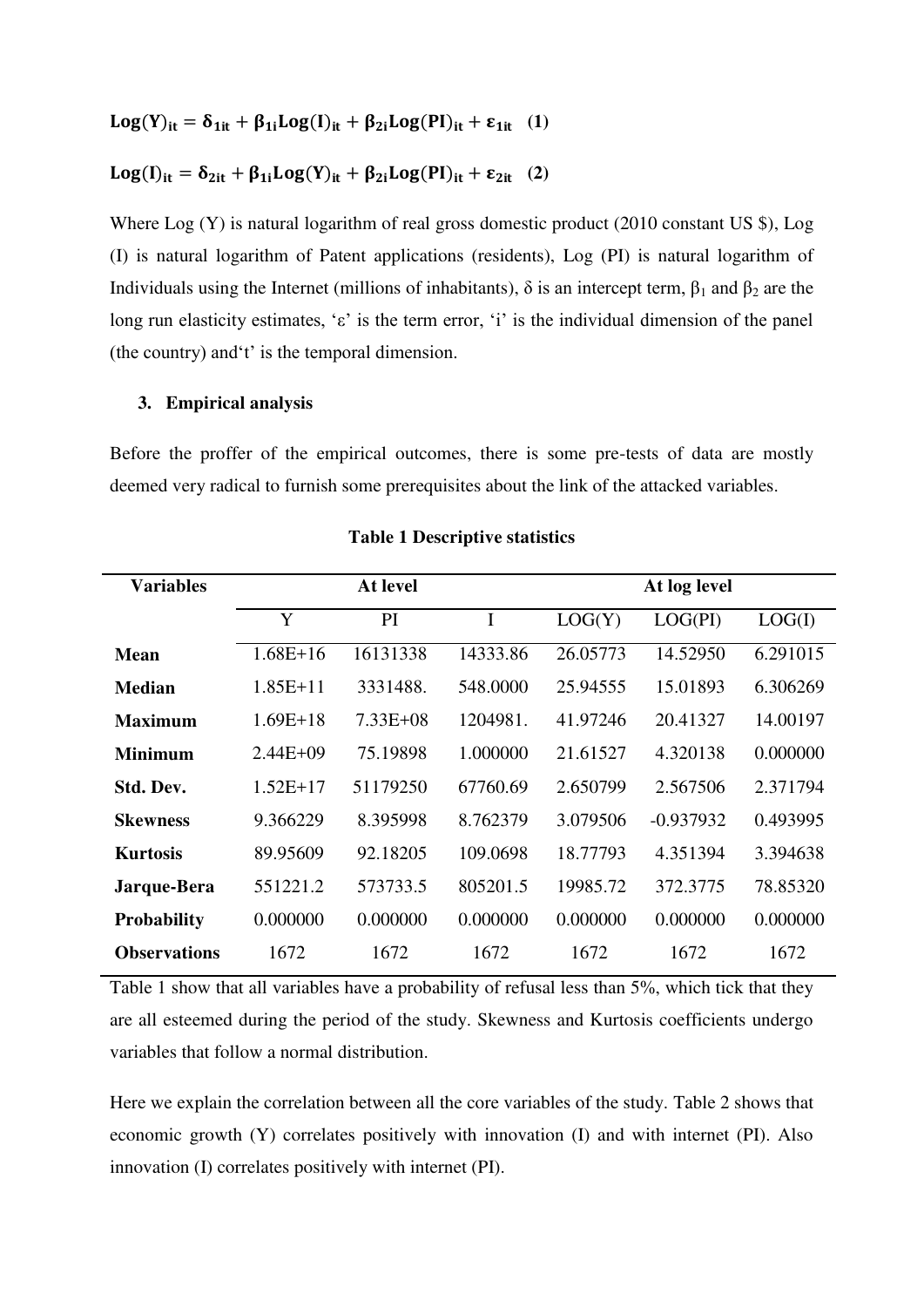|    |        | PI     |  |
|----|--------|--------|--|
| д. |        |        |  |
| PI | 0.3664 |        |  |
|    | 0.3284 | 0.7914 |  |

## **Table 2 Correlation matrix of variables**

Before modeling, the LLC test (Levin et al., 2002), IPS test (Im et al., 2003), ADF (Maddala and Wu, 1999) and PP test (Maddala and Wu, 1999) are used to arbitrate whether the three variable  $log(Y)$ ,  $log(PI)$  and  $log(I)$  have the unit root or not.

#### **Table 3 Panel unit root test results**

| <b>Unit Root</b> | Y               |                 | <b>PI</b>       |                 | I               |                 |
|------------------|-----------------|-----------------|-----------------|-----------------|-----------------|-----------------|
| <b>Test</b>      | $\mathcal{C}$   | <b>CT</b>       | $\mathcal{C}$   | <b>CT</b>       | $\mathcal{C}$   | <b>CT</b>       |
| <b>LLC</b>       | $(3.01279)$ *** | $(14.8070)$ *** | $(500.414)$ *** | $(45.9574)$ *** | $(3.75976)$ *** | $(5.08084)$ *** |
|                  | $[20.9662]$ *** | $[20.5875]$ *** | $[37.8665]$ *** | $[14.3247]$ *** | $[34.4880]$ *** | $[29.9135]$ *** |
| <b>IPS</b>       | (3.06818)       | $(3.66616)$ *** | $(41.5605)$ *** | $(25.1022)$ *** | $(1.58880)*$    | $(4.82744)$ *** |
|                  | $[18.5228]$ *** | $[15.0249]$ *** | $[21.7738]$ *** | $[17.3140]$ *** | $[32.1528]$ *** | $[28.0894]$ *** |
| <b>ADF</b>       | $(175.635)^*$   | $(187.067)$ **  | $(2262.21)$ *** | $(666.439)$ *** | $(229.703)$ *** | $(273.358)$ *** |
|                  | $[618.750]$ *** | $[15.0249]$ *** | $[1200.36]$ *** | $[590.569]$ *** | $[1091.98]$ *** | $[867.084]$ *** |
| $\bf PP$         | $(241.916)$ *** | (134.694)       | $(5655.65)$ *** | $(2901.68)$ *** | $(237.161)$ *** | $(262.181)$ *** |
|                  | $[1279.42]***$  | $[500.414]$ *** | $[672.960]$ *** | $[1059.94]$ *** | $[2070.10]$ *** | $[2170.73]$ *** |
| <b>Decision</b>  | I(1)            |                 | I(0)            |                 | I(0)            |                 |

*Note: \*\*\*, \*\* and \* denote significances at 1% , 5% and 10% levels, respectively;* 

*( ) denotes stationarity in level;* 

*[ ] denotes stationarity in first difference;* 

*'C' denotes Constant;* 

*'CT' denotes Constant and Trend;* 

Table 3 reported the estimated results of unit root tests, including the LLC test, IPS test, ADF-F test including the LLC test, IPS test, ADF test and PP test. It is obvious from results that, some of the data sets are integrated of  $(I(0))$  or  $(I(1))$ . Therefore, it is suitable to run out a cointegration test using these variables.

Different cointegration tests are used to determine cointegration among variables. We used the Kao (2007) panel cointegration test. This test can be used in cases of the existence variables integrated in different order.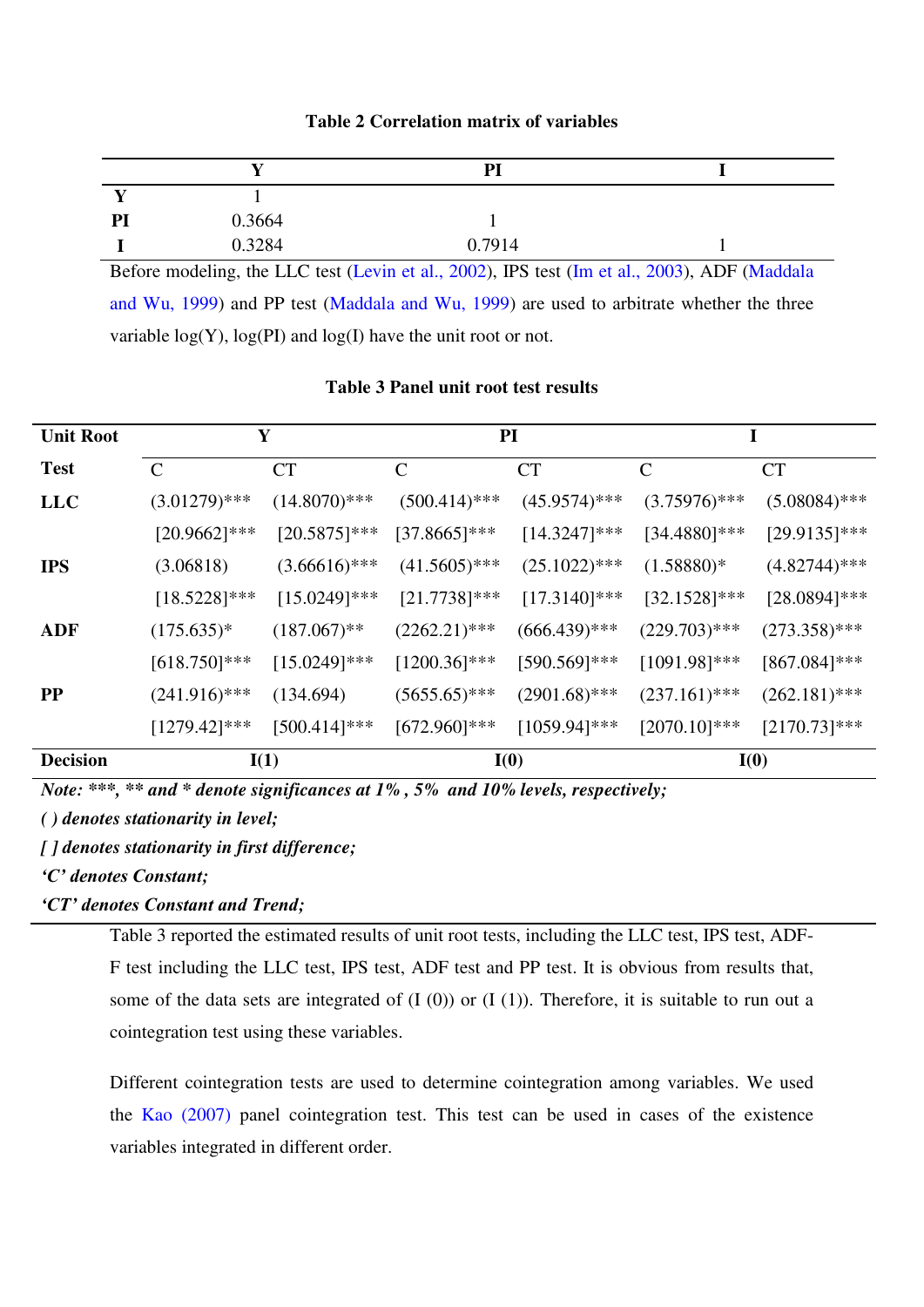## **Table 4 Cointegration test**

| <b>Kao Residual Cointegration Test</b> |             |          |  |
|----------------------------------------|-------------|----------|--|
|                                        | t-Statistic | p-values |  |
| ADF                                    | 9.898751*** | 0.0000   |  |
| Residual variance                      | 3.431267    |          |  |
| HAC variance                           | 0.124783    |          |  |

Table 4 shows the results of the Kao (1990) panel cointegration test. The results denote that the variables in the model are cointegrated, because p-value is smaller than 0.01. Hence, a long-run equilibrium relationship occurs between log (Y), log (PI) and log (I).

We have estimated Equations (1) and (2) for panel ARDL estimation. The results of the panel ARDL tests are shown in Table 5 and Table 6.

| <b>Variable</b>           | Coefficient    | <b>Std. Error</b> | t-Statistic | Prob.* |
|---------------------------|----------------|-------------------|-------------|--------|
| <b>Long Run Equation</b>  |                |                   |             |        |
| LOG(I)                    | $0.000915**$   | 0.000431          | 2.121690    | 0.0343 |
| LOG(PI)                   | $0.001638***$  | 0.000246          | 6.663952    | 0.0000 |
| <b>Short Run Equation</b> |                |                   |             |        |
| <b>ECT</b>                | $-1.205078***$ | 0.141244          | $-8.531861$ | 0.0000 |
| $DLOG(Y(-1),2)$           | 0.383332       | 0.111870          | 3.426581    | 0.0007 |
| $DLOG(Y(-2),2)$           | 0.099865       | 0.090280          | 1.106170    | 0.2691 |
| $DLOG(Y(-3),2)$           | 0.079354       | 0.050295          | 1.577759    | 0.1151 |
| DLOG(I)                   | 0.456332       | 0.416889          | 1.094611    | 0.2741 |
| $DLOG(I(-1))$             | 0.102952       | 0.240628          | 0.427849    | 0.6689 |
| $DLOG(I(-2))$             | 0.556374*      | 0.291745          | 1.907053    | 0.0570 |
| $DLOG(I(-3))$             | 0.391715       | 0.526913          | 0.743415    | 0.4575 |
| DLOG(PI)                  | $-0.638587$    | 0.478591          | $-1.334307$ | 0.1826 |
| $DLOG(PI(-1))$            | 0.724769       | 0.580651          | 1.248202    | 0.2124 |
| $DLOG(PI(-2))$            | $-0.920203$    | 0.721665          | $-1.275110$ | 0.2028 |
| $DLOG(PI(-3))$            | 0.448220       | 0.502740          | 0.891554    | 0.3730 |
| $\mathcal{C}$             | $-0.004350***$ | 0.028199          | $-0.154270$ | 0.8774 |

## **Table 5 ARDL results when economic growth (Y) is the dependent variable**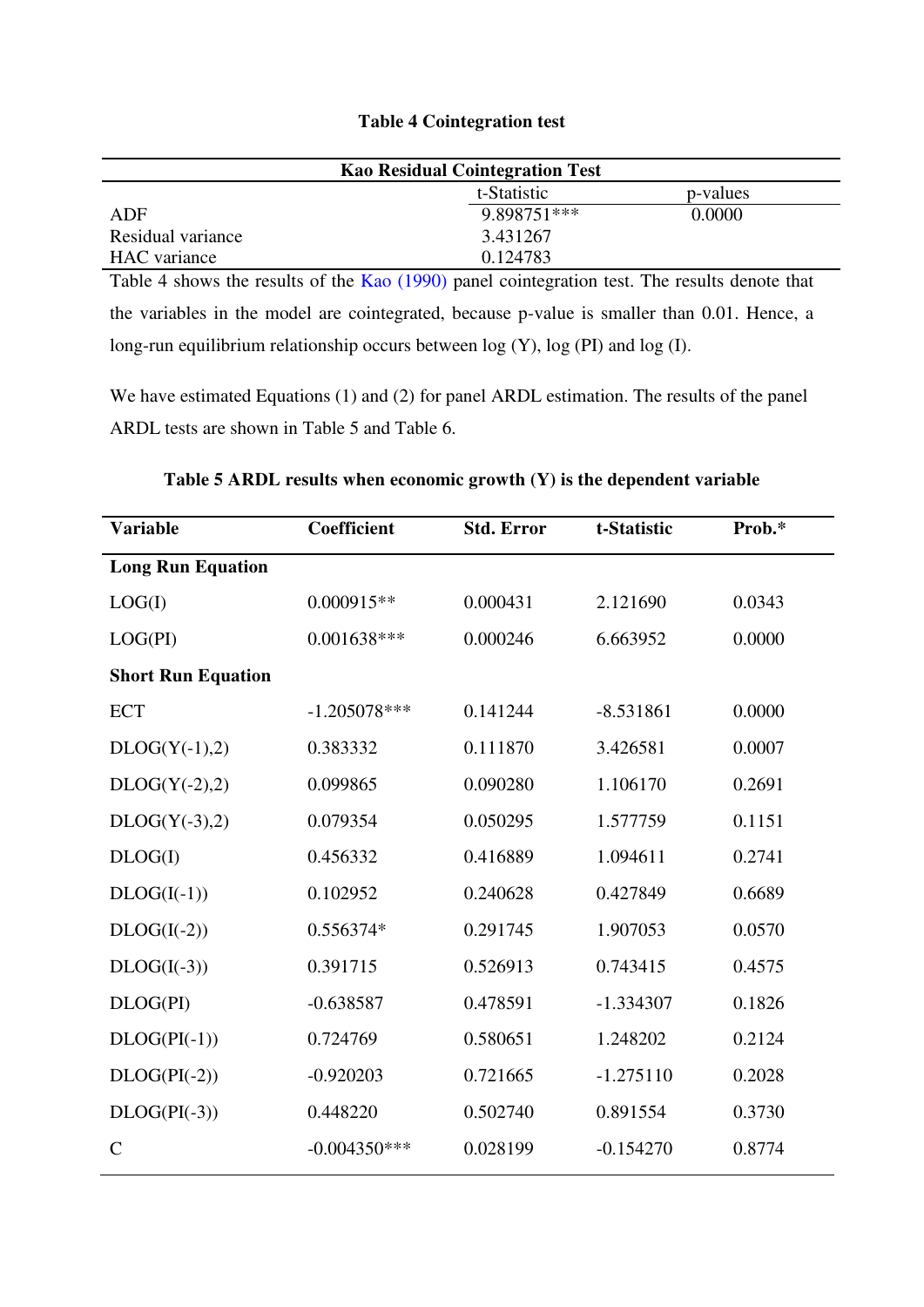Table 5 reports the output of ARDL estimation of Equation (1). Long run equation results shows that innovation log (I) and innovation log (PI) have a positive and significant impact on economic growth. The coefficient of innovation is 0.000915 which indicates that 1% increase in innovation leads 0.000915% increase in economic growth. The coefficient of internet is 0.001638 which denotes that 1% increase in internet leads 0.001638% increase in economic growth. The error correction term (ECT) coefficient is -1.205078 which is negative and significant, which confirms that economic growth, innovation and internet are cointegrated at 1% level of significance. This suggests that innovation and internet strongly influences economic growth.

| Coefficient    | <b>Std. Error</b> | t-Statistic | Prob.* |
|----------------|-------------------|-------------|--------|
|                |                   |             |        |
| 0.088122***    | 0.001904          | 46.28584    | 0.0000 |
| 3.916335***    | 0.287044          | 13.64367    | 0.0000 |
|                |                   |             |        |
| $-0.449765***$ | 0.087898          | $-5.116897$ | 0.0000 |
| $-0.007382$    | 0.092459          | $-0.079839$ | 0.9364 |
| $-0.093592$    | 0.071390          | $-1.311006$ | 0.1904 |
| 0.088657       | 0.069435          | 1.276845    | 0.2021 |
| $-0.053683$    | 0.166358          | $-0.322697$ | 0.7470 |
| $-0.020148$    | 0.101025          | $-0.199436$ | 0.8420 |
| 0.063307       | 0.107023          | 0.591526    | 0.5544 |
| $-0.095019$    | 0.103187          | $-0.920841$ | 0.3575 |
| $-1.531637**$  | 0.736368          | $-2.079987$ | 0.0379 |
| $-2.132515***$ | 0.800076          | $-2.665392$ | 0.0079 |
| $-0.970261$    | 0.624516          | $-1.553621$ | 0.1208 |
| $-0.567672$    | 0.627273          | $-0.904985$ | 0.3658 |
| 1.852615***    | 0.368517          | 5.027222    | 0.0000 |
|                |                   |             |        |

**Table 6 ARDL results when innovation (I) is the dependent variable**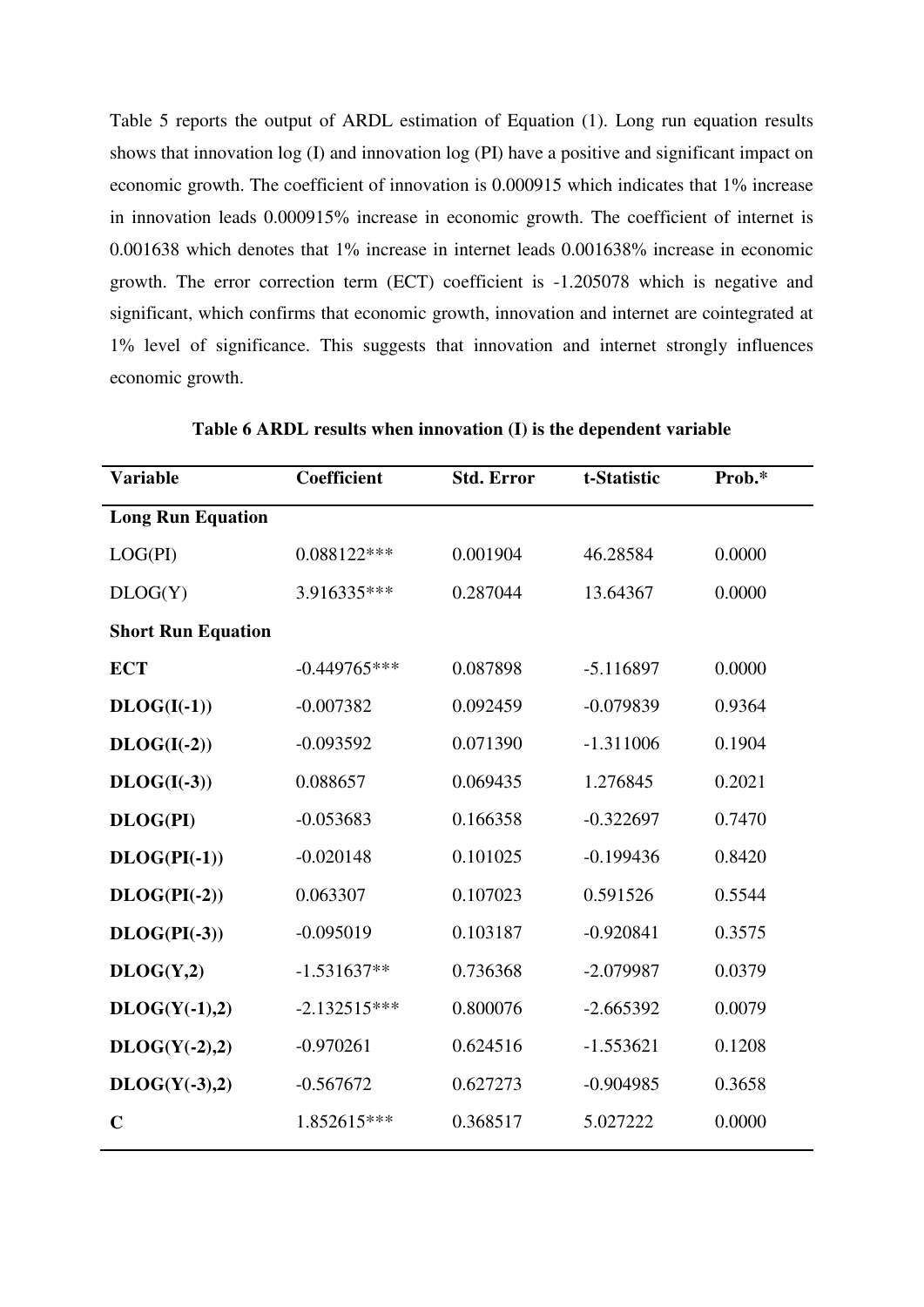Table 6 states the results of ARDL estimation of Equation (2). Long run equation results shows that economic growth  $log(Y)$  and internet  $log(PI)$  have a positive and significant impact on innovation. The error correction term (ECT) coefficient is -0.449765 which is negative and significant, which confirms that economic growth, innovation and internet are cointegrated at 1% level of significance in equation (2). This suggests that economic growth and internet strongly influences innovation.

#### **4. Conclusion**

The main purpose of this paper has been to highlight the connection between innovation and economic growth taking into consideration the matter of internet in economic growth and innovation. We try to take global evidence from 76 developed and developing countries during the period 1995 - 2016. By using the Panel ARDL model, the empirical results indicate that there is a positive unidirectional long run relationship between innovation and economic growth. Also, our estimation indicated that the internet has a positive effect on innovation and economic growth in the long run.

The clear inclusion of this investigation is that it supplies an authenticated search which could be valuable for policy makers, which should promote innovation and the use of internet as a strategic tool in various sectors, such as commerce, service, tourism, health, industry, education and agriculture to explore the role of the internet as a strategic tool in these sectors. We also propose to the countries of the world to develop procedures and strategies to facilitate access to more high-quality patents through the Internet through the expenditure on scientific research in various fields, in order to create many innovations and inventions through the rapid selection of patents aimed at achieving sophistication and sustainable development.

**Conflict of interest:** The author declares that no conflict of interest exists

#### **References**

Choi, C. and M. H. Yi (2009) "The effect of the Internet on economic growth: Evidence from cross-country panel data" *Economics Letters*, 105, pp. 39-41.

Hasan, I. and Tucci, C.L (2010). The innovation-economic growth nexus: global evidence', *Research Policy*, Vol. 39, No. 10, pp.1264–1276.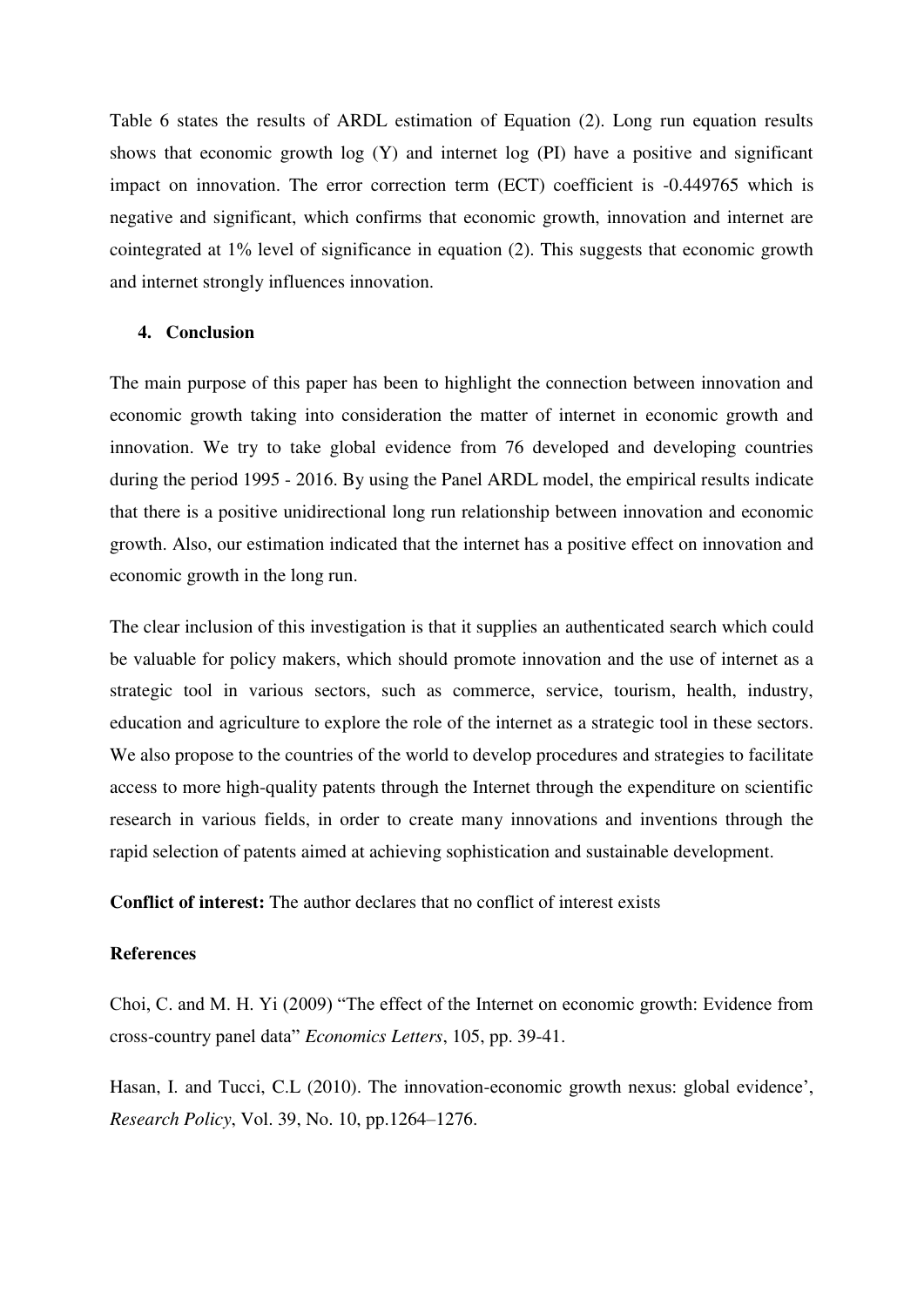Im, K.S., Pesaran, M.H., Shin, Y (2003). Testing for unit roots in heterogeneous panels. *Journal of Econometrics* 115, 53–74.

Kao, C. (1999). Spurious regression and residual-based tests for cointegration in panel data. *Journal of Econometrics*, 90, 1–44.

Levin, A., Lin, C. F. and Chu, C. S. J (2002) Unit root tests in panel data: asymptotic and finite sample properties, *Journal of Econometrics* 108, 1–24.

Mabrouki, M (2018). "Supporting economic growth through innovation: How does human capital influence the rate of growth?," *Economics Bulletin, AccessEcon*, vol. 38(2), pages 957- 972.

Maddala, G.S and Wu, S (1999). A comparative study of unit root tests with panel data and a new simple test. *Oxford Bulletin of Economics and Statistics* 61, 631–652.

Pesaran, M. H., Shin, Y., and Smith, R. P. (1999). "Pooled Mean Group Estimation of Dynamic Heterogeneous Panels" *Journal of the American Statistical Association*, 94(446), 621–634.

Romer, P.M (1986). Increasing returns and long-run growth. *Journal of Political Economy* 94 (5), 1001–1037.

Romer, P.M (1990). Endogenous technological change. *Journal of Political Economy* 98 (5), S71–S102.

Schumpeter, J.A (1932). *Capitalism, Socialism, and Democracy*. Harper and Brothers, New York.

Saidi, K and Mongi, C (2018) ''The Effect of Education, R&D and ICT on Economic Growth in High Income Countries'', *Economics Bulletin, AccessEcon*, Volume 38, Issue 2, pages 810- 825.

Stokey, N.L (1995). R&D and economic growth. *Review of Economic Studies* 28 (4), 1661– 1707.

Tripathi, M and Inani, S.K (2016) ''Does internet affect economic growth in sub-Saharan Africa?'', *Economics Bulletin, AccessEcon*, Volume 36, Issue 4, pages 1993-2002.